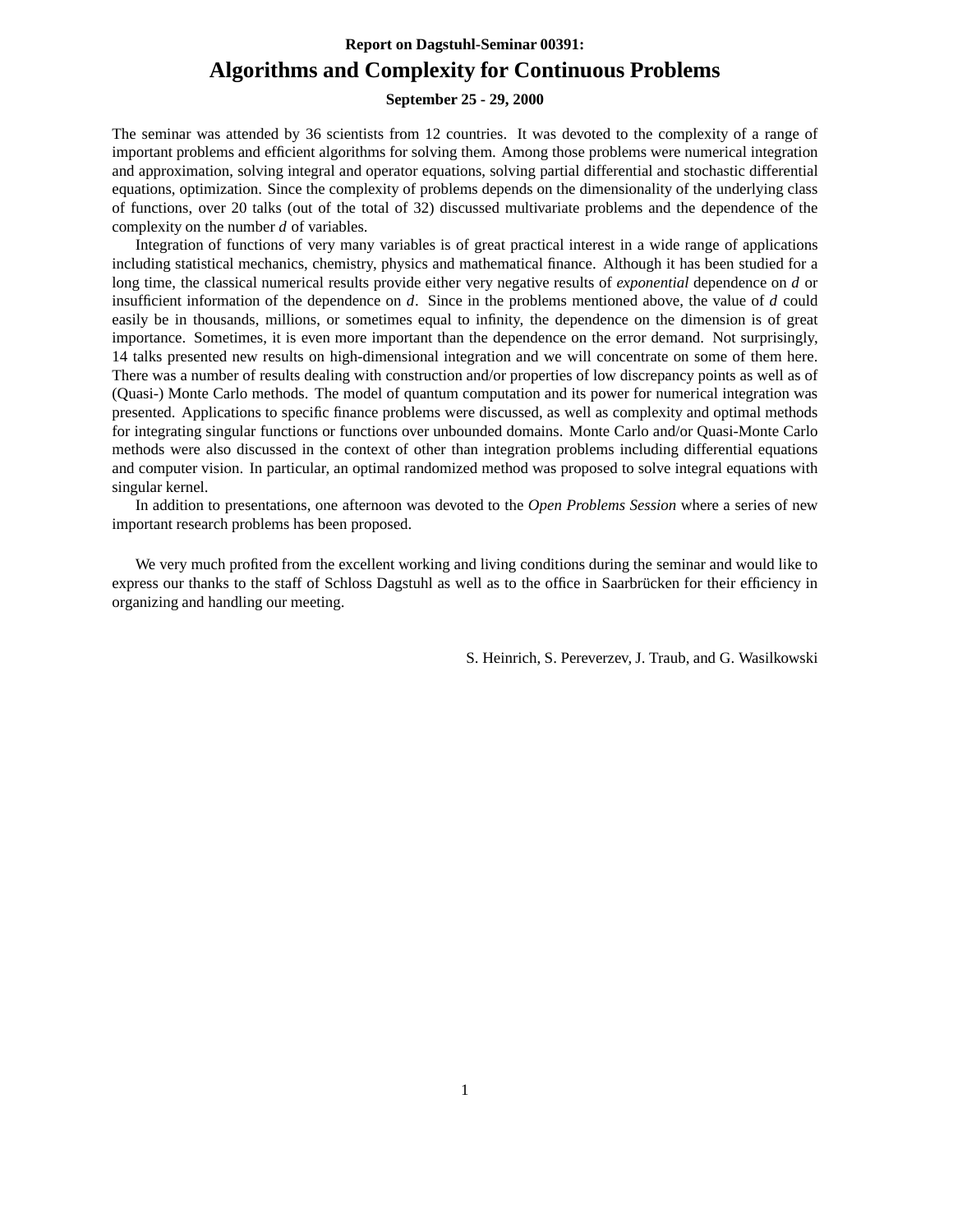# **Abtracts in alphabetical order by speaker's surname:**

| <b>Probabilistic Analysis of Interior Point Methods for Linear Programming</b><br>Karl Heinz Borgwardt<br>joint work with Petra Huhn                    | 4         |
|---------------------------------------------------------------------------------------------------------------------------------------------------------|-----------|
| <b>Impossibility of Exponential Convergence Rate for Optimization on the Wiener Space</b><br>Jim Calvin                                                 | 4         |
| Spherical Product Algorithms and the Integration of Smooth Functions with One Singular Point<br><b>Ronald Cools</b><br>joint work with Erich Novak      | 5         |
| <b>Complexity of Financial Problems</b><br>Francisco Curbera                                                                                            | 5         |
| Complexity results for system identification with random noise<br>Alexander Goldenshluger                                                               | 5         |
| <b>Optimality in Simulation for Balance Equations: Discrete vs Continuous Problems</b><br>Nina Golyandina                                               | 6         |
| <b>Monte Carlo Approximation of Weakly Singular Operators</b><br>Stefan Heinrich                                                                        | 6         |
| Approximation of stochastic differential equations with linear functionals<br>Norbert Hofmann                                                           | 6         |
| Application To Higher Dimensional Problems for $(t, m, s)$ -nets and Scrambled $(t, m, s)$ -nets.<br>Hee Sun Regina Hong<br>joint work with Peter Mathé | 7         |
| <b>Strictly Deterministic Sampling in Computer Graphics</b><br>Alexander Keller                                                                         | 7         |
| A General Approach to Inference and Optimality<br>Mark A. Kon                                                                                           | 7         |
| <b>Numerical Analysis of Runge-Kutta Quasi-Monte Carlo Methods</b><br>Christian Lécot                                                                   | 8         |
| Polynomials of bounded tree-width<br>Klaus Meer<br>joint work with J.A. Makowsky                                                                        | 8         |
| On the representation of band-limited signals using finitely many bits<br>H. N. Mhaskar                                                                 | 8         |
| <b>Uniform Approximation of SDE's</b><br>Thomas Mueller-Gronbach                                                                                        | 9         |
| <b>Quantum Complexity of Integration</b><br><b>Erich Novak</b>                                                                                          | 9         |
| The Brownian bridge does not offer a consistent advantage in quasi-Monte Carlo integration<br>Anargyros Papageorgiou                                    | <b>10</b> |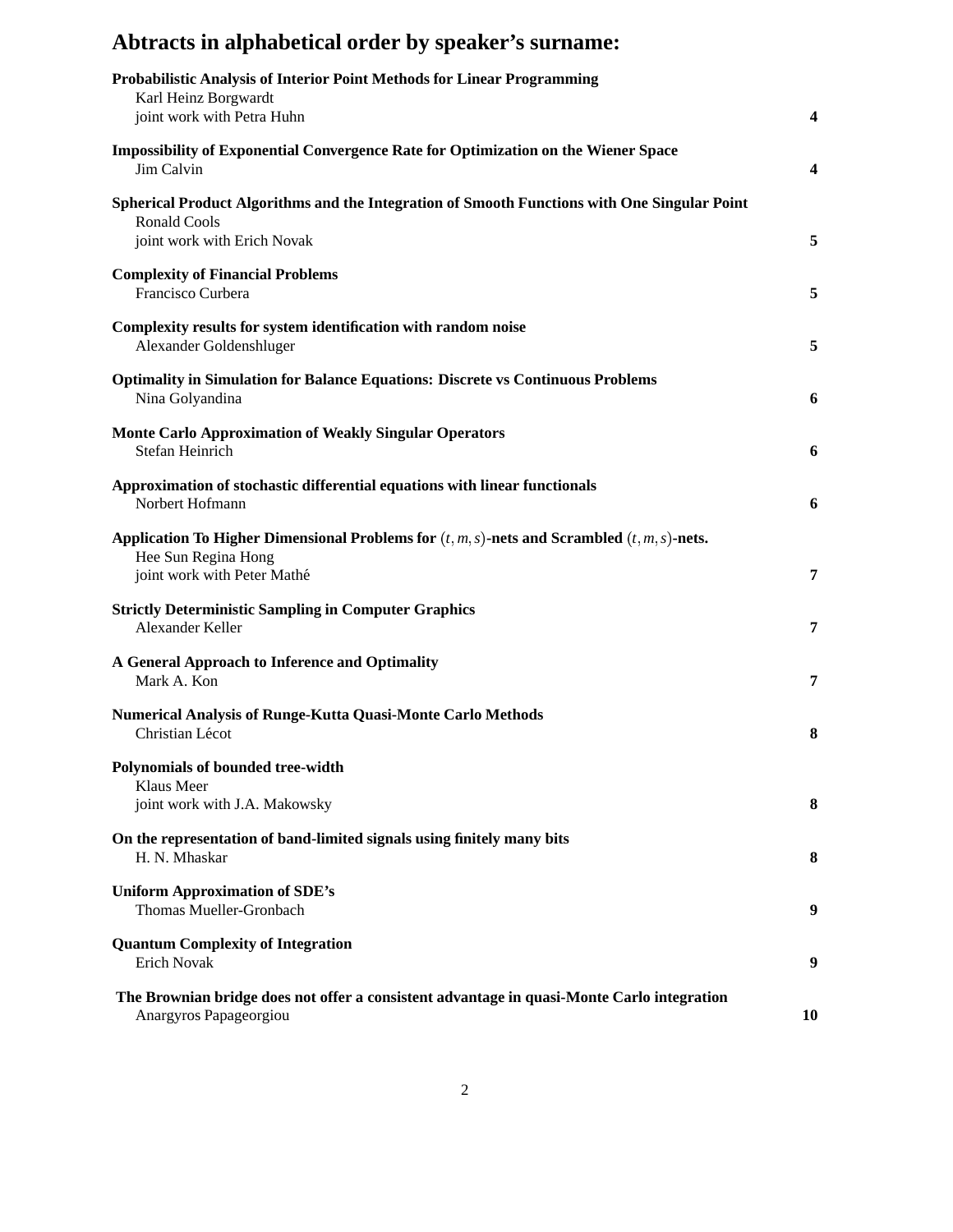| On the Information Complexity of severely ill-posed problems<br>Sergei Pereverzev and Eberhard Schock                                    | 10 |
|------------------------------------------------------------------------------------------------------------------------------------------|----|
| Asymptotically minimal Smolyak integration and computational aspects in Smolyak's method<br><b>Knut Petras</b>                           | 10 |
| A Note on the Discrepancy of Digital Nets with Fixed Quality Parameter<br>Fritz Pillichshammer<br>joint work with Gerhard Larcher        | 11 |
| Average case complexity of weighted approximation on $[0, +\infty)$<br>Leszek Plaskota                                                   | 11 |
| Average Case Complexity of Weighted Integration and Approximation over R <sub>+</sub>                                                    |    |
| <b>Klaus Ritter</b><br>joint work with Leszek Plaskota and Greg Wasilkowski                                                              | 11 |
| <b>Wavelet Approximation for Integral Equations</b><br>Reinhold Schneider                                                                | 12 |
| <b>Bisection-Envelope Algorithms for Multivariate Fixed Points</b><br>S. Shellman, K. Sikorski                                           | 12 |
| Complexity and complexities of Monte Carlo algorithms for the Burgers equation<br>Nikolai Simonov                                        | 12 |
| On the construction of quasi-Monte Carlo algorithms that achieve strong QMC Tractability<br>Ian H. Sloan                                 | 13 |
| Adaptive approach to the discretization of inverse problems<br>Sergei G. Solodky                                                         | 13 |
| Quasi-Monte Carlo for Yield Optimization in Circuit Design<br>Shu Tezuka                                                                 | 14 |
| Discrepancy theory and pair correlations<br>Robert F. Tichy                                                                              | 14 |
| Oracle inequalities for inverse problems<br>Alexandre Tsybakov<br>joint work with L.Cavalier, Y.Golubev, and D.Picard                    | 14 |
| On Weighted Approximation over Unbounded Domain<br>G. W. Wasilkowski                                                                     | 15 |
| How does tractability of multivariate integration depend on norm and periodicity?<br>Henryk Woźniakowski<br>joint work with Ian H. Sloan | 15 |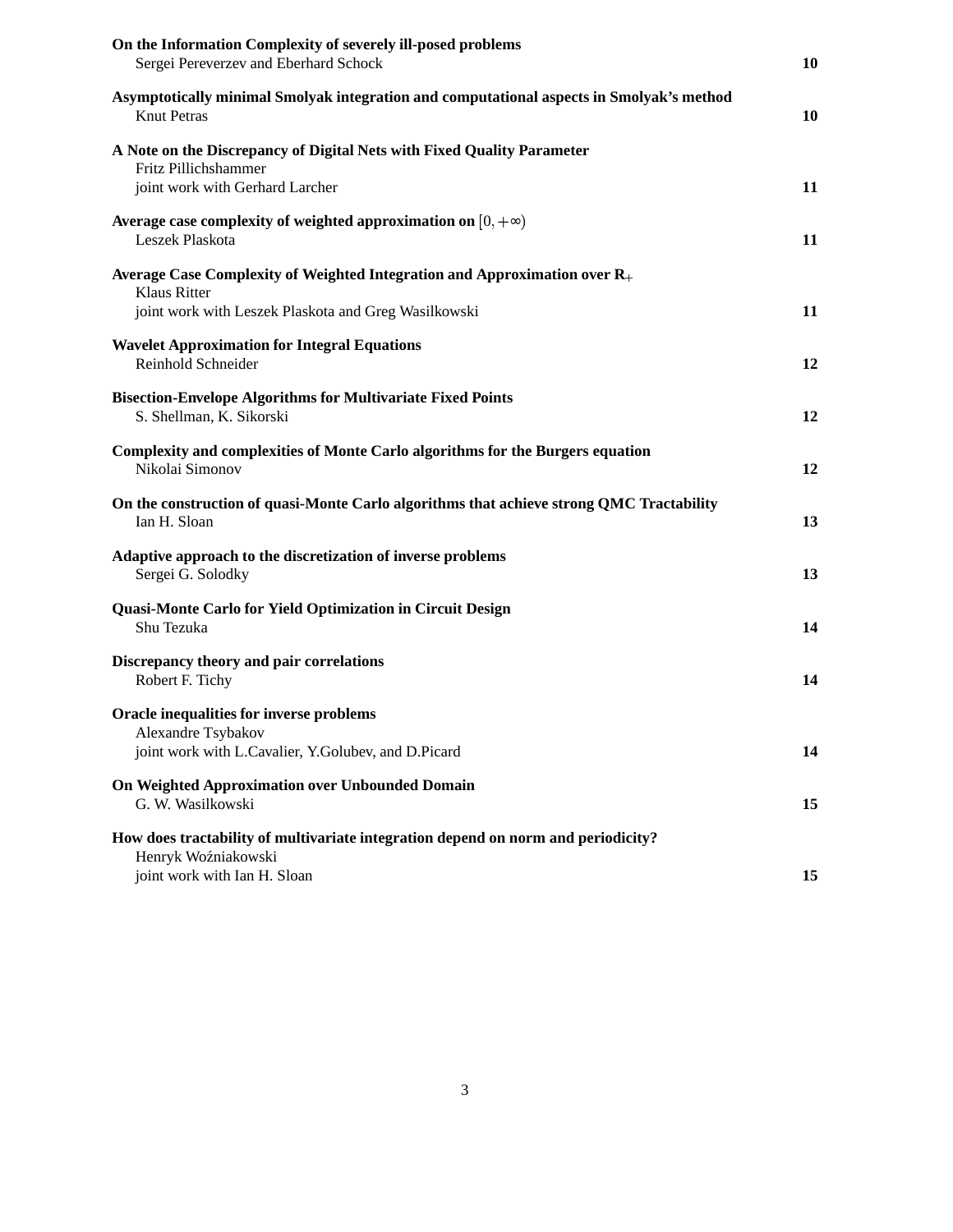### **Abstracts of Talks (in alphabetical order by speaker's surname)**

### *Probabilistic Analysis of Interior Point Methods for Linear Programming*

#### **Karl Heinz Borgwardt joint work with Petra Huhn**

It is our aim to make a fair comparison of the Simplex Method and Interior Point Methods on the basis of their average case behavior in the solution of Linear Programming problems possible. Therefore we use the same stochastic model (the Rotation Symmetry Model ) for the average case analysis of both solution methods.

Interior Point Methods run in three Phases. In Phase I it is the aim to get close to the analytic center of the feasible region. In Phase IIa we perform an iteration process which reduces the distance to the optimum at least with linear convergence. And in Phase IIb one starts a search for a closeby vertex from the last iteration point of Phase IIa.

We demonstrate that for worst-case and for average-case behavior the following geometric figures determine the number of iterations:

- 1. The maximal distance of a vertex to the origin (the maximal vertex norm) is the crucial measure for the effort in Phase I.
- 2. The difference of the objective values at the best and the second best vertex determines the number of iterations required in Phase IIa.

In worst case polynomiality-proofs these two figures can only be bounded by use of the encoding length *L* of the problem. And this is the reason why worst case bounds contain this extremely high factor and that polynomiality but not strong polynomiality can be shown.

In the average case analysis we calculate the distribution functions of the two geometric figures mentioned above. And this can be - via the evaluation of integral formulas - used to achieve bounds on the expected number of iterations for all Phases. Our result of that stochastic analysis leads to a proof that the expected number of iterations for the whole method is not only polynomialin the encoding length but also **strongly polynomial** in the dimensions of the problem.

## *Impossibility of Exponential Convergence Rate for Optimization on the Wiener Space*

#### **Jim Calvin**

It is possible to approximate the minimum of a unimodal function on an interval with the worst case error converging to zero at an exponential rate (for example, using the Fibonacci search algorithm). Without strong assumptions such as unimodality, no such worst case bound is available.

In a stochastic setting we can obtain probabilistic bounds for large classes of functions. Let *P* be the Wiener measure, and choose a sequence of numbers  $c_n \downarrow 0$  arbitrarily slowly. Then there exists an algorithm such that

$$
P(\Delta_n \leq \exp(-c_n n)) \to 1,
$$

where ∆*<sup>n</sup>* is the approximation error after *n* observations. The purpose of this talk is to show that

$$
P(\Delta_n \le \exp(-cn)) \to 0
$$

for any algorithm and any  $c > 0$ .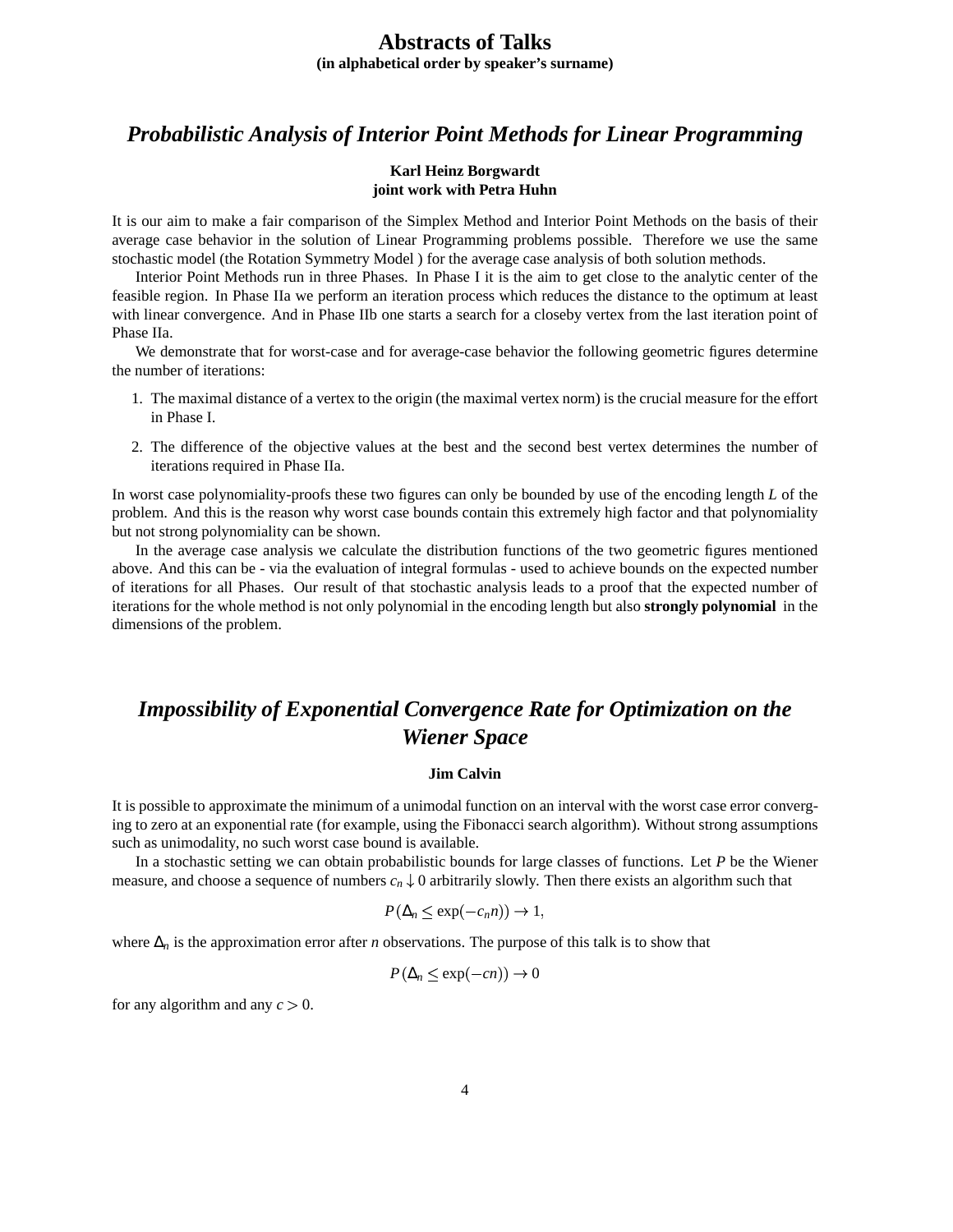## *Spherical Product Algorithms and the Integration of Smooth Functions with One Singular Point*

#### **Ronald Cools joint work with Erich Novak**

We consider the problem of numerical integration for multivariate functions with respect to a radial symmetric weight. We prove that suitable spherical product algorithms have the optimal rate of convergence  $n^{-k/d}$  for  $C^k$ functions. We also study classes of integrands with a singularity that are*C <sup>k</sup>* outside the origin. Standard algorithms have a high cost for such functions, because they require that the function is smooth everywhere. We construct suitably modified spherical product algorithms with optimal rate of convergence  $n^{-k/d}$  also in this case. In the compact case we can use modified spherical product Gauss formulas with a nonalgebraic degree of precision.

It is available as Report TW 308, Dept. Computer Science, K.U.Leuven, July 2000.

URL: http://www.cs.kuleuven.ac.be/publicaties/rapporten/tw/TW308.abs.html

### *Complexity of Financial Problems*

#### **Francisco Curbera**

The complexity of quasi-Monte Carlo algorithms and the behavior of these algorithms for problems with very high dimensionality have attracted much attention in recent years. Several results have been obtained which provide necessary and sufficient conditions for the tractability and strong tractability of quasi-Monte Carlo algorithms. Some of the most challenging applications of quasi-Monte Carlo algorithms occur in the field of mathematical finance. In this talk we show that there are fundamental problems that prevent the application of most upper bounds and tractability results to financial problems. We begin showing that the Koksma-Hlawka inequality cannot be applied to most financial problems, and propose a modified inequality that does apply to these problems. Next we review the application of weighted tensor product (WTP) space techniques to financial problems, and identify two major difficulties. First, the lack of smoothness of most integrands typically found in finance puts these integrands outside the scope of WTP space techniques; we show, however, that this lack of smoothness is of a very particular kind, which may lend itself to more targeted approaches. Second, even when smooth integrands are considered, the discretization techniques commonly used by practitioners yield problems whose tractability cannot be proven using WTP techniques. However, we show examples of smooth financial integrands which yield strongly tractable integration problems when the Karhunen-Loéve expansion is used instead of the standard discretization scheme. We conclude by presenting numerical results of the computation of the weighted discrepancy for high dimensions (100) and large sample sizes (100000).

### *Complexity results for system identification with random noise*

#### **Alexander Goldenshluger**

We consider estimating impulse response sequence of a stable linear time-invariant system under stochastic assumptions. We adopt a nonparametric minimax approach for measuring estimation accuracy. The quality of an estimator is measured by ots worst case error over a family of impulse responses. The families with polynomially and exponentially decaying impulse responses are considered. We establish nonasymptotic upper bounds on accuracy of the least squares estimator. Lower bounds on estimation accuracy are derived. An adaptive estimator that does not exploit any a priori information about the 'true' system is developed.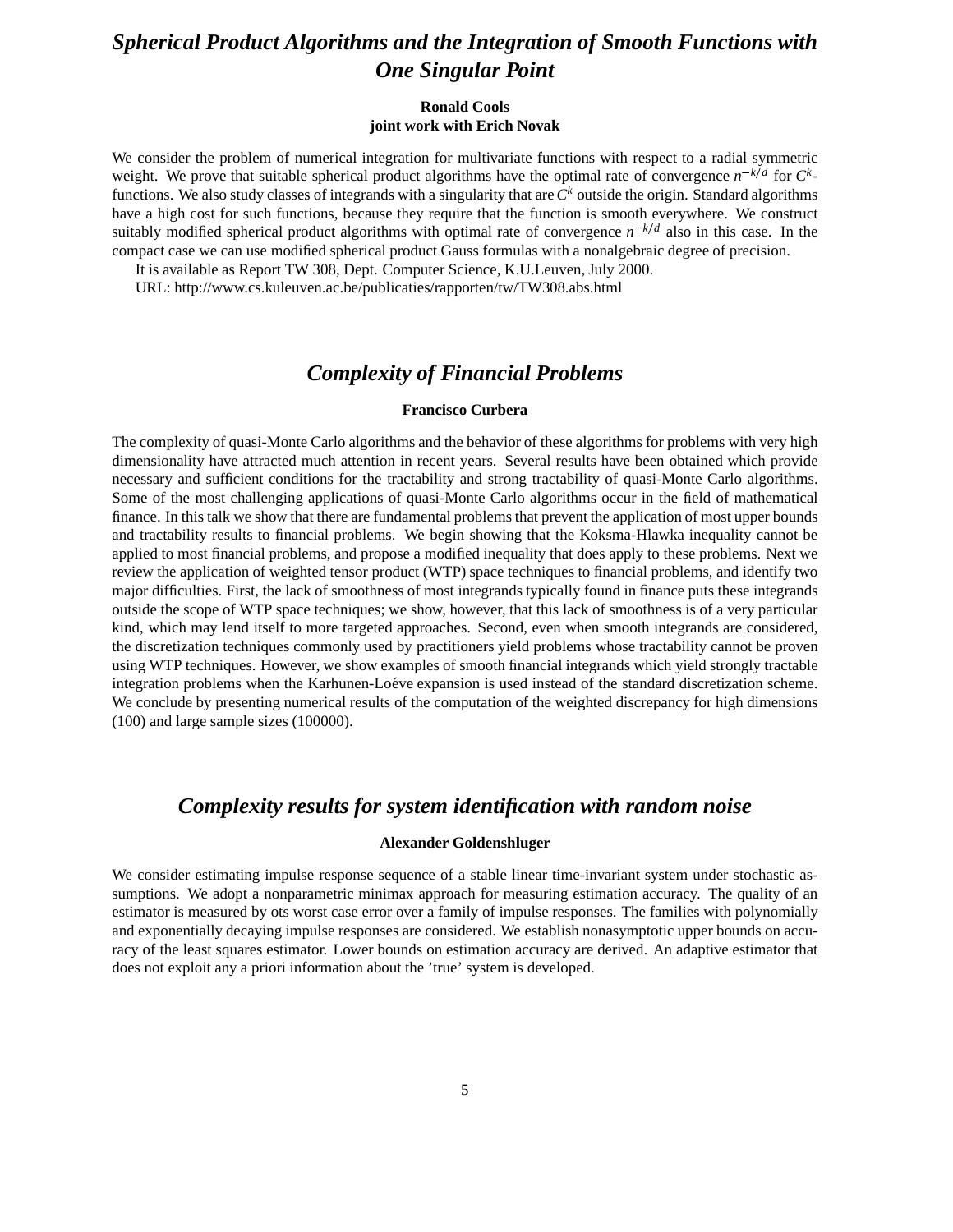## *Optimality in Simulation for Balance Equations: Discrete vs Continuous Problems*

#### **Nina Golyandina**

We study the Monte Carlo solution of the balance differential equation  $d\mu_t/dt = G(\mu_t)$  in measures on the space of probability measures given on the compact Polish space *D*. As examples of the balance equation, we consider the nonlinear Boltzmann-like equation and the linear balance equation. We say that the sequence of jump Markov processes  $\xi_n(t)$  solves the balance equation if  $\mathbf{E}\psi(\xi_n(t)) \to \psi(\mu_t(\mu))$  as  $n \to \infty$  for any smooth functional  $\psi$ . The theory of semigroups allows to find conditions for the convergence, its rate and the form of approximation errors (Golyandina and Nekrutkin 1999).

The main result on convergence rate is the following: under natural conditions, errors can be represented as  $c_1(\psi,t)/n + c_2(\psi,t)/n + o(1/n)$ , where the first term is caused by the errors in initial data, the second term is caused by the errors due to process simulation, and coefficients can be written down in a way explicitly. The term  $c_1(\psi,t)$  can be reduced to 0 by stratification of the initial distribution (Golyandina and Nekrutkin 2000). In the case of the discrete phase set  $D = \{1, ..., k\}$  the process with minimal  $c_2(\psi, t)$  can be constructed. In the continuous case the optimal process formally exists but is not realizable from the simulation viewpoint. That is why we should consider Markov jump processes  $\xi_n(t)$  in the form  $\xi_n(t) = \sum \delta_{\zeta_i(t)}/n$ , th  $\sum_{i=1}^{n} \delta_{\zeta_i(t)}/n$ , that is, *n*-particle processes. The simple examples demonstrate an appreciable advantage of the optimal estimator in comparison with the *n*-particle estimator.

Using the class of *n*-particle processes (they are realizable though non-optimal) we can construct new algorithms and compare algorithms on their complexity. In particular, we prove that for the Boltzmann-like equations algorithms with binary collisions have advantage. In the same manner, we can obtain advantage in complexity for the linear equations with the help of introducing artificial collisions.

### *Monte Carlo Approximation of Weakly Singular Operators*

#### **Stefan Heinrich**

We study the complexity of solving the integral equation

$$
u(s) - \int_G K(s,t)u(t)dt = f(s),
$$

where  $G \subseteq \mathbb{R}^d$  by randomized (Monte Carlo) methods. We are interested in approximations of the solution *u* on a submanifold  $G_1 \subseteq G$  of dimension  $d_1 \leq d$ . The kernel is supposed to be of weakly singular type

$$
K(s,t) = \frac{k(s,t)}{|s-t|^{\sigma}}
$$

for some  $\sigma$ ,  $0 \le \sigma < d$ , and  $k \in C^{r,0}(G^2)$ ,  $f \in C(G)$ . Previous results for the smooth case  $\sigma = 0$  are reviewed. Then a new result is stated for the case  $\sigma > 0$  matching upper and lower bounds (up to log-factors).

### *Approximation of stochastic differential equations with linear functionals*

#### **Norbert Hofmann**

The talk is concerned with pathwise approximation of scalar stochastic differential equations with respect to the global error in the *L*2-norm. We study methods that are based on sequentially chosen linear functionals of the driving Brownian motion *W*. The minimal error in the class of arbitrary methods that are based on *n* functional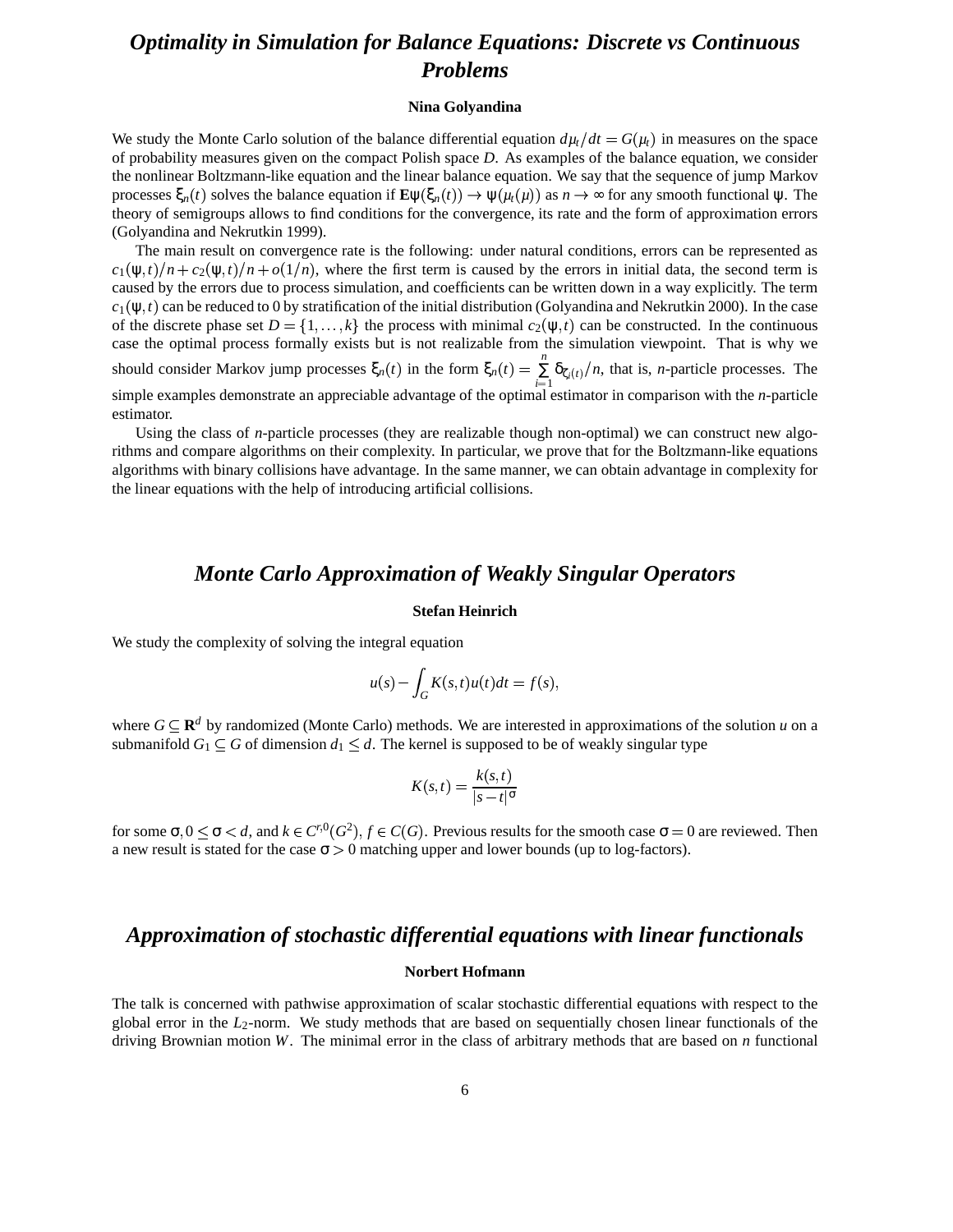evaluations on the average tends to zero like  $c/\pi \cdot n^{-1/2}$ , where *c* is the average of the diffusion coefficient in space and time. For comparison we consider the class of methods that use *n* discrete observations of *W* on the average. The minimal error in this class behaves like  $c/\sqrt{6} \cdot n^{-1/2}$ . Hence methods with linear functionals yield only a small improvement on the level of asymptotic constants.

## *Application To Higher Dimensional Problems for*  $(t, m, s)$ -nets and *Scrambled*  $(t, m, s)$ *-nets.*

#### **Hee Sun Regina Hong joint work with Peter Mathe´**

Monte Carlo methods are widely used in multidimensional integration. Quasi-Monte Carlo methods improve the accuracy of Monte Carlo methods by choosing a low-discrepancy set such as a  $(t, m, s)$ -net or a  $(t, s)$ -sequence. Scrambled nets were proposed by Art Owen as a hybrid of Monte Carlo method and a quasi-Monte Carlo method which achieve the superior accuracy of the quasi-Monte Carlo method while allowing the simple error estimation of Monte Carlo method.

We tested on higher dimensional problem with different covariance structures and different difficulty of problems with  $(t, m, s)$ -nets with their scrambled nets as well as a Monte-Carlo method. Here, we implemented scrambled digital net as simple matrices multiplication which is a variation of Art Owen's scrambling but as general as his.

Quasi-Monte Carlo methods perform well for moderately high dimension but their performance getting worse as dimension getting higher, however scrambled nets perform well in overall dimensions.

### *Strictly Deterministic Sampling in Computer Graphics*

#### **Alexander Keller**

We introduce two new techniques for parallel image synthesis. Exploiting the structure of  $(0, 2n, 2)$ -nets in base 2 and efficient computation schemes for these nets, we introduce the interleaved method of dependent tests and dependent splitting. Both techniques are realized by *deterministic* low discrepancy samples that allow for an efficient parallelization on heterogenous computer architectures providing a superior performance without the standard correlation problems of parallel pseudo-random number generation. The techniques are implemented in an industrial renderer.

### *A General Approach to Inference and Optimality*

#### **Mark A. Kon**

Continuous complexity theory is a way of quantifying the amount of work done to solve problems. As a result, different algorithms can be compared and notions of optimal algorithms can be studied and developed. Atthis point there are a large number of modeling techniques which study the ill-posed problem of extrapolating functions  $f(x)$ from partial information  $Nf = (L_1f, ..., L_nf)$ , but which do not have any means of normative comparison of the complexities of the algorithms involved. Many of these technologies find their way into the field of data mining, and include statistical learning theory, neural network theory, computationallearning theory, regularization theory, regression, maximum entropy, V-C theory, and decision tree theory. A goal of the present work is to identify potential issues and techniques in adapting current complexity theory to the comparative study of complexities of the various algorithms and strategies mentioned here. The final goal is a normative index of function extrapolation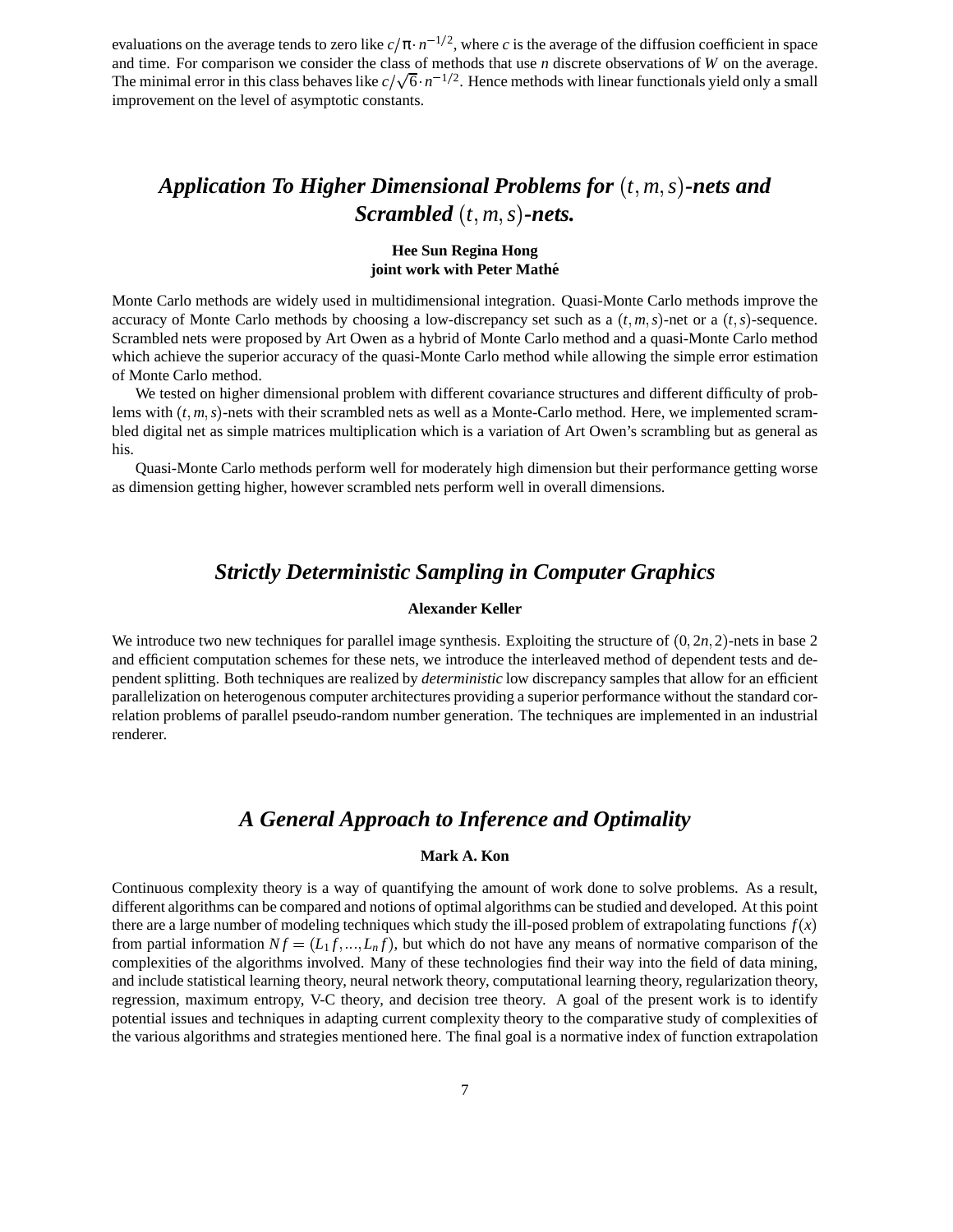methods, according to their commonly measured optimality properties. An important basis for the comparison and contrast of extrapolatory methodologies involves the teasing out of their *a priori* and *a posteriori* assumptions. Some of these are examined in a few of the above methodologies, and the following theorem is proved, relating the complexity theory of regularization methods and average case complexity under Gaussian measures.

**Theorem:** The ε-complexity of the regularization approach for any problem with regularization functional  $||Af||^2$  (under basic Bayesian assumptions) is equal to the *ε*-complexity of the average case setting, assuming a Gaussian measure with covariance operator  $A^{-2}$ .

This theorem gives some definition to ε-complexity in the regularization approach, and leads to the following

Conclusion: Complexities are independent of the choice of specific a priori assumptionsin regularization problems. All that is necessary is the regularization assumption that " $||Af||$  should be small"; complexities consistent with this assumption can be computed from the average case setting in information-based complexity theory.

### *Numerical Analysis of Runge-Kutta Quasi-Monte Carlo Methods*

#### $Christian Lécot$

We are interested in the numerical solution of a system of differential equations  $y'(t) = f(t, y(t))$  when f is irregular or may vary rapidly in *t*. We describe a family of numerical schemes which is akin to the Runge-Kutta family. The schemes use quasi-Monte Carlo estimates of integrals. We focus on third order schemes with three stages. They use low-discrepancy point sets in dimension three. An error bound is shown, which involves the power three of the step size as well as the discrepancy of the point set used for the quasi-Monte Carlo approximations. The results of numerical experiments are described. The influence of the variation of *f* on the convergence of the schemes is studied. It is shown that the performances of the Runge Kutta method degrade when *f* varies rapidly in *t*. The performances of the Runge Kutta Monte Carlo or quasi-Monte Carlo methods are not so dependent on the rate of variation. In addition Runge Kutta quasi-Monte Carlo methods outperform Runge Kutta Monte Carlo methods.

### *Polynomials of bounded tree-width*

#### **Klaus Meer joint work with J.A. Makowsky**

We study subclasses of computationally hard problems in the framework of algebraic complexity theory (BSS model of computation). These subclasses are defined by means of a generalization of the tree-width parameter well known in graph theory. We redefine this parameter w.r.t. meta-finite structures (instead of graphs) including algebraic issues and show: Properties expressible in existential MSO logic (a logic to be defined) over meta-finite structures of bounded tree-width can be decided resp. computed in linear time w.r.t. the BSS model of computation.

The results apply to problems like solvability of polynomial equations over finite fields, computation of the permanent of a real square matrix or optimization of an LP problem.

### *On the representation of band-limited signals using finitely many bits*

#### **H. N. Mhaskar**

Let *K* be a compact subset of a metric space *X*. For an integer  $n > 1$ , an *n*-bit encoder is a mapping from *K* into  $\{0,1\}^n$ , and *n*-bit decoder is a mapping from  $\{0,1\}^n$  into *X*. For  $\varepsilon > 0$ , let

 $L_{\varepsilon}(K,X) := \min\{n : \text{ there exist } n\text{-bit encoder } E \text{ and decoder } D \text{ such that } \sup d(f,D(E(f))) < \varepsilon\}.$  $f \in K$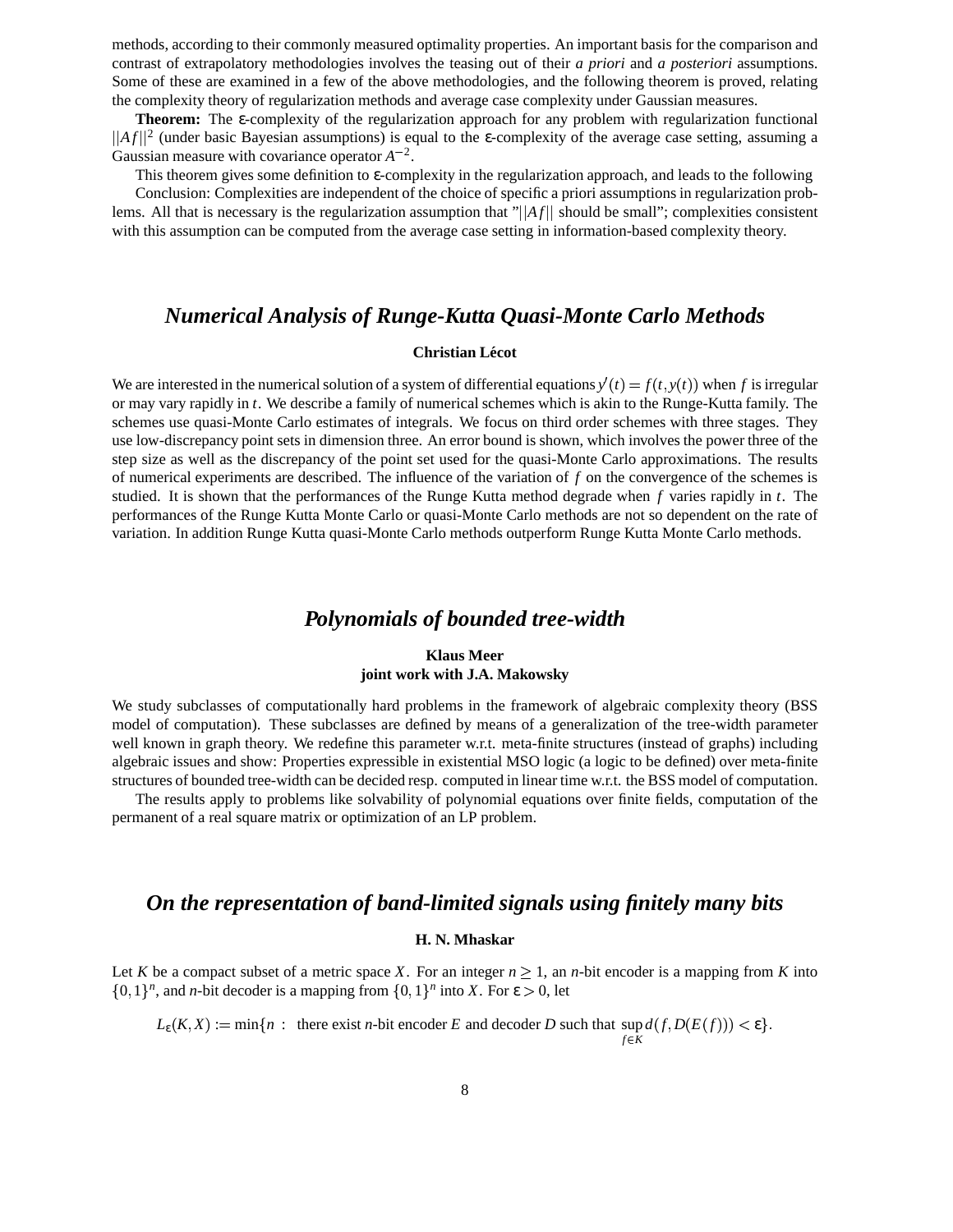Let  $\tau, \lambda \in (0, \infty)$ , and  $B_{\tau, \lambda}$  be the set of all entire functions f such that  $|f(z)| \leq \exp(-\tau |z|^{\lambda})$  for all  $z \in \mathbb{C}$ . Let  $\alpha > \max(\lambda, 1), 1 \le p \le \infty$ , and *X* be the space of all functions *g* such that, with  $w(x) := \exp(-|x|^{\alpha}/2)$ ,  $wg \in L^p(\mathbf{R})$ , equipped with the norm  $||g|| := ||wg||_p$ . We show that

$$
L_{\varepsilon}(B_{\tau,\lambda}, X) = \frac{1}{2(1/\lambda - 1/\alpha)} \frac{(\log(1/\varepsilon))^2}{\log \log(1/\varepsilon)} (1 + o(1)).
$$

We give explicit constructions for the asymptotically optimal encoders and decoders, based on finitely many samples of the target function. The number ofsamplesis at most a constant multiple of the optimal number theoretically necessary. If the sampling nodes are equidistant with separation  $1/\sigma$ , the reconstruction error is  $O(\sigma^{-c\sigma^{\gamma}})$  for some  $\gamma$  > 0. The decoders are polynomials having an asymptotically optimal degree.

### *Uniform Approximation of SDE's*

#### **Thomas Mueller-Gronbach**

We analyze numerical methods for the pathwise approximation of a system of stochastic differential equations. As a measure of performance we consider the *q*-th mean of the maximum distance between the solution and its approximation on the whole unit interval. We introduce an adaptive discretization that takes into account the local smoothness of every trajectory of the solution. The resulting adaptive Euler approximation performs asymptotically optimal in the class of all numerical methods that are based on a finite number of observations of the driving Brownian motion

### *Quantum Complexity of Integration*

#### **Erich Novak**

So far it is known that quantum computers yield a speed-up for certain *discrete* problems. We want to know whether quantum computers are useful for *continuous* problems.

We study the computation of the integral of functions from the classical Hölder classes with  $d$  variables. The optimal orders for the complexity of deterministic and (general) randomized methods are known. We obtain the respective optimal orders for quantum algorithms and also for restricted Monte Carlo methods (where we allow only coin tossing instead of general random numbers).

For the classes  $F_d^{k,\alpha}$  $d_d^{k,\alpha}$  on  $[0,1]^d$  we put  $\gamma = (k+\alpha)/d$ . The known optimal orders for the complexity of deterministic and (general) randomized methods are

$$
\text{comp}(F_d^{k,\alpha}, \varepsilon) \asymp \varepsilon^{-1/\gamma}
$$

and

$$
\text{comp}^{\text{random}}(F_d^{k,\alpha}, \varepsilon) \asymp \varepsilon^{-2/(1+2\gamma)}.
$$

For a quantum computer we prove

$$
comp_{query}^{quant}(F_d^{k, \alpha}, \varepsilon) \asymp \varepsilon^{-1/(1+\gamma)}
$$

and

$$
\text{comp}^{\text{quant}}(F_d^{k,\alpha}, \varepsilon) \leq C \varepsilon^{-1/(1+\gamma)} \left( \log \varepsilon^{-1} \right)^{2/(1+\gamma)}.
$$

For restricted Monte Carlo we prove

$$
\text{comp}^{\text{coin}}(F_d^{k,\alpha}, \varepsilon) \leq C \varepsilon^{-2/(1+2\gamma)} (\log \varepsilon^{-1})^{1/(1+2\gamma)}.
$$

To summarize the results one can say that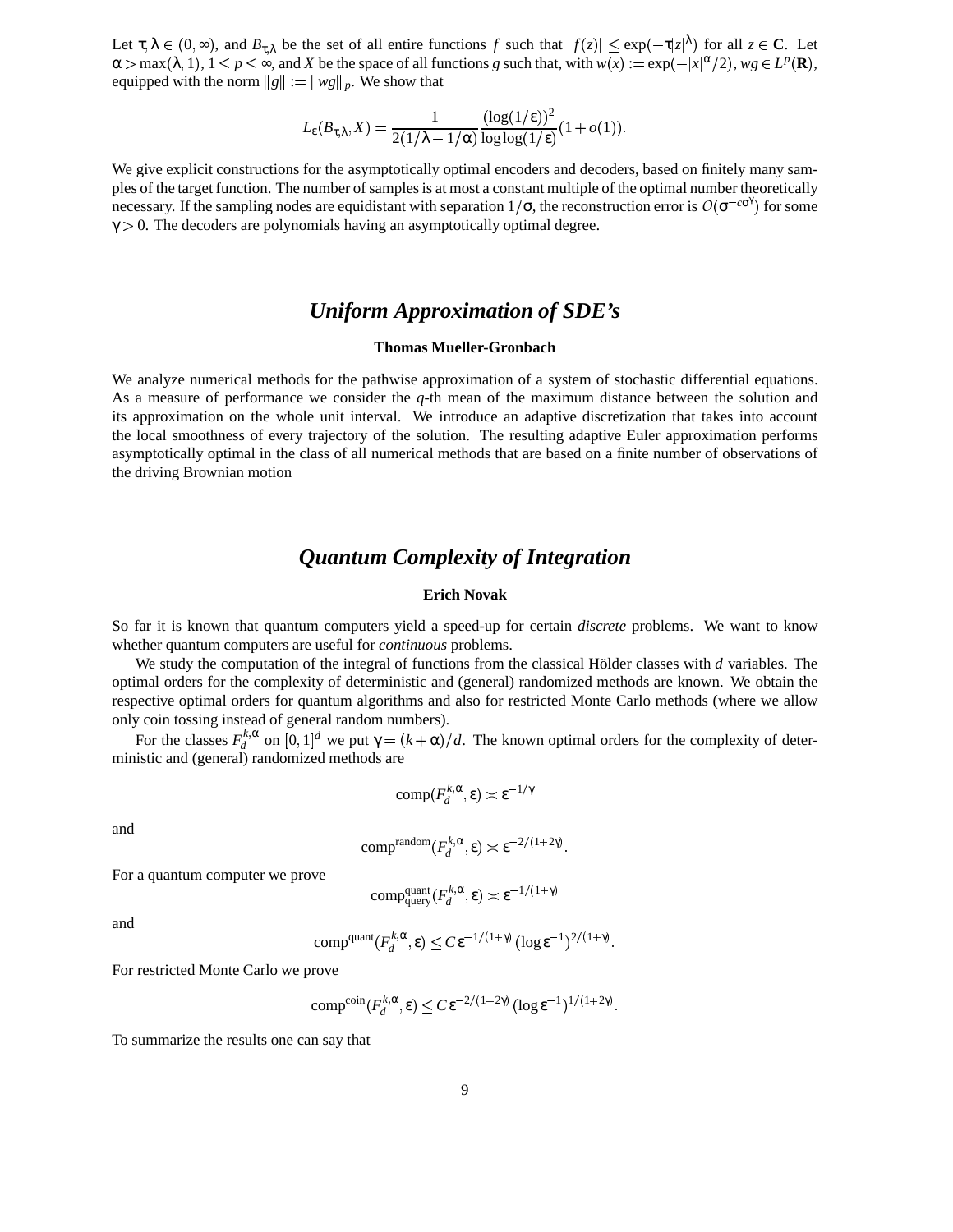- there is a (roughly) quadratic speed-up of quantum algorithms over randomized classical methods, if  $\gamma$  is small;
- there is an exponential speed-up of quantum algorithms over deterministic (classical) algorithms, if  $\gamma$  is small.

URL of the paper: http://xxx.lanl.gov/abs/quant-ph/0008124.

## *The Brownian bridge does not offer a consistent advantage in quasi-Monte Carlo integration*

#### **Anargyros Papageorgiou**

The Brownian bridge has been suggested as an effective method for reducing the quasi-Monte Carlo error for problems in finance. We give an example of a digital option where the Brownian bridge performs worse than the standard discretization. Hence, the Brownian bridge does not offer a consistent advantage in quasi-Monte Carlo integration. We consider integrals of functions of *d* variables with Gaussian weights such as the ones encountered in the valuation of financial derivatives and in risk management. Under weak assumptions on the class of functions, we study quasi-Monte Carlo methods that are based on different covariance matrix decompositions. We show that different covariance matrix decompositions lead to the same worst case quasi-Monte Carlo error and are, therefore, equivalent.

### *On the Information Complexity of severely ill-posed problems*

#### **Sergei Pereverzev and Eberhard Schock**

We study the information complexity of so-called severely ill-posed equations with infinitely smoothing operators but with a solution having only a finite smoothness *p*. We note that for moderately ill-posed problems when the smoothness of the operator is also finite one can not keep the value of the constant  $\alpha$  near the best possible order of accuracy for all  $p > 0$  without knowledge of the value of *p* because of the uncertain principle:  $\frac{\alpha}{\sqrt{p}} \geq c$ , where *c* does not depend on  $\alpha$  and *p*. For severely ill-posed problems the information about the exact value of *p* is not so important because the combination of Morozov's discrepancy principle and a finite dimensional version of the ordinary Tikhonov regularization is order-optimal for any  $p > 0$  (It is well-known that for moderately ill-posed problems such a combination has the saturation property).

## *Asymptotically minimal Smolyak integration and computational aspects in Smolyak's method*

#### **Knut Petras**

Smolyak's algorithm has proved to be successful for many tensor product problems. In the first part of this talk, it is shown how to obtain Smolyak methods with asymptotically minimal number of nodes for a given degree of polynomial exactness.

The second part of the talk is devoted to the calculation of the coefficients of Smolyak cubature rules for increasing dimension *d*. Taking the hitherto used formula and symmetries, it is demonstrated that almost all computation time is used for coefficient calculation. Using the principle 'divide and conquer' this calculation time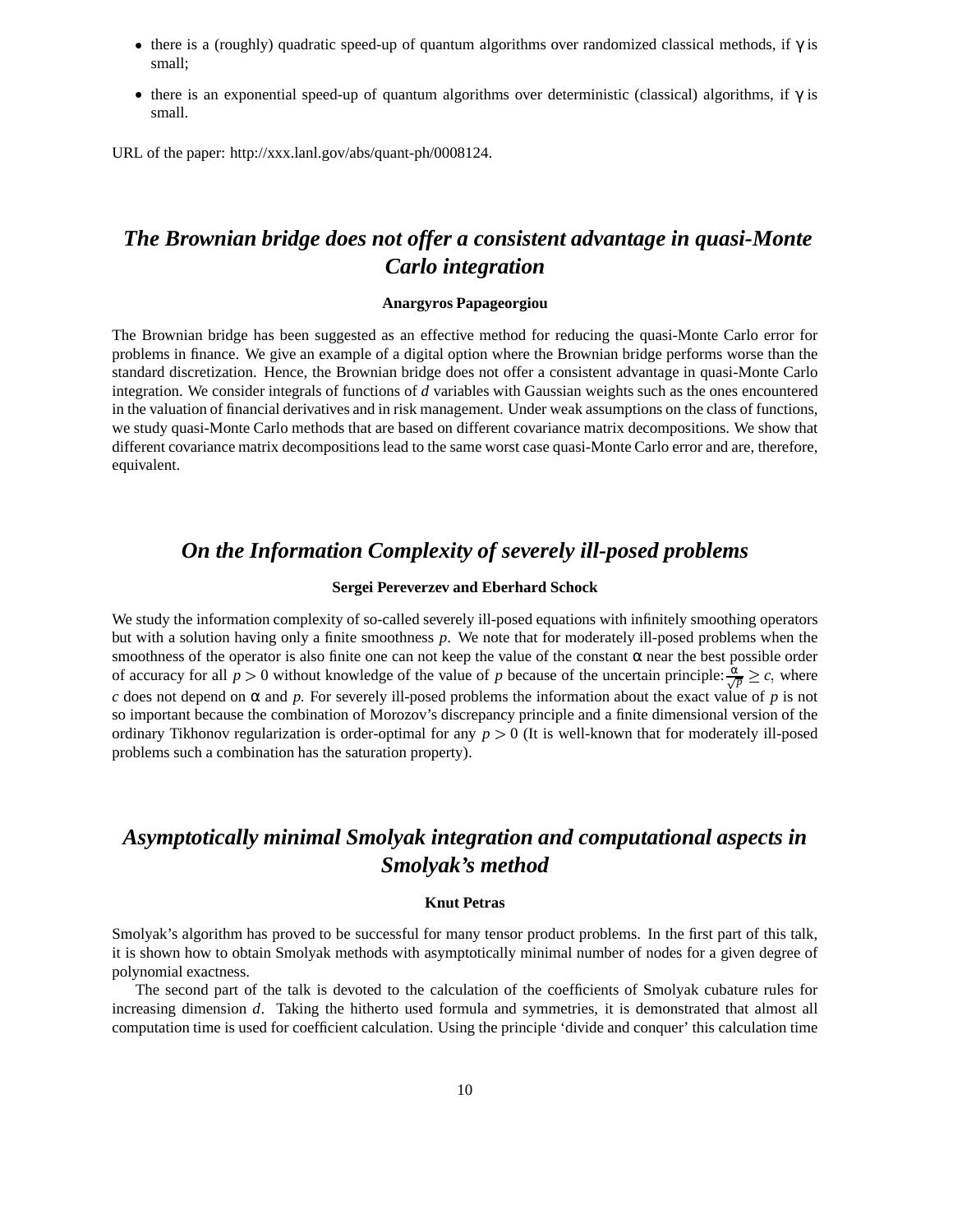reduces to at most a small constant factor times the time for the whole algorithms. If we use all symmetries, the contribution of coefficient calculation to the computation time for the whole algorithm asymptotically vanishes.

## *A Note on the Discrepancy of Digital Nets with Fixed Quality Parameter*

#### **Fritz Pillichshammer joint work with Gerhard Larcher**

One of the most powerful concept for the construction of low- discrepancy point sets in the *s*-dimensional unit cube is the concept of digital  $(t, m, s)$ -nets in base *b*. (This is a special subconcept of the concept of  $(t, m, s)$ -nets in base *b* introduced by Niederreiter.) The discrepancy of digital nets can be estimated by the discrepancy bounds given for arbitrary  $(t, m, s)$ -nets in base  $b$  (see for example Niederreiter). Most of these discrepancy estimates only use the information given by the quality parameter *t* of the net. The aim of my talk is to point out, that there are, sometimes considerable, differences in the discrepancy of different digital  $(t, m, s)$ -nets with fixed quality parameter *t*. To support this claim two examples in the two-dimensional case are given. The first example deals with the  $L_2$ -discrepancy of symmetrized digital  $(0, m, 2)$ -nets in base 2 and the second example is concerned with the  $\ast$ -discrepancy of digital  $(0, m, 2)$ -nets in base 2.

### *Average case complexity of weighted approximation on*  $[0, +\infty)$

#### **Leszek Plaskota**

We study the average case complexity of weighted approximation of Gaussian stochastic processes *X* defined on the half-line  $[0, \infty)$  whose *r*th derivatives satisfy the Hölder condition with exponent  $\beta$  in the mean square sense, such as the *r*-fold integrated fractional Brownian motion with parameter β. Any approximation uses only samples of *X* at finitely many points. The error of an approximation  $\overline{AX}$  is given as  $\sqrt{\mathbb{E} \int_0^{\infty} (X(t) - \overline{AX}(t))^2 \rho^2(t) dt}$ , where  $\rho$  is a weight function. We show that if  $\rho$  is *monotonically decreasing* and  $||\rho^{1/γ}||_{L_1(0, ∞)} < ∞$  where  $γ = r + β + 1/2$ , then the complexity is proportional to  $(\|\rho^{1/\gamma}\|_{L^1(0,\infty)}^{\gamma})$  $\int_{L_1(0,\infty)}^{\gamma}$ /ε)<sup>1/(r+β)</sup>. We also give complexity formulas in cases where the corresponding integral is infinite. In particular, if  $p(t) \approx t^{-p} \ln^{-q}$ ,  $p, q > 0$ , then the complexity is infinite for *p* < γ, proportional to  $\varepsilon^{-1/(r+\beta)}$  for *p* > γ, and for *p* = γ we have

$$
\text{comp}(\varepsilon) \asymp \begin{cases} & +\infty & q \le 1/2 \\ & \varepsilon^{-1/(q-1/2)} & 1/2 < q < \gamma \\ & \varepsilon^{-1/(r+\beta)} \ln^{\gamma/(r+\beta)}(\varepsilon^{-1}) & q = \gamma \\ & \varepsilon^{-1/(r+\beta)} & q > \gamma \end{cases}
$$

Examples show that the monotonicity assumption is crucial.

## *Average Case Complexity of Weighted Integration and Approximation over*  $\mathbf{R}_+$

#### **Klaus Ritter joint work with Leszek Plaskota and Greg Wasilkowski**

We study weighted integration and  $L_2$ -approximation for zero mean Gaussian processes  $X(t)$ ,  $t \in [0, \infty]$ , based on observations of *X* at suitably chosen knots  $t_1, \ldots, t_n$ . We analyze the  $\varepsilon$ -complexity, i.e., the minimal number of observations needed to achieve an average error at most ε. Results include necessary and sufficient conditions for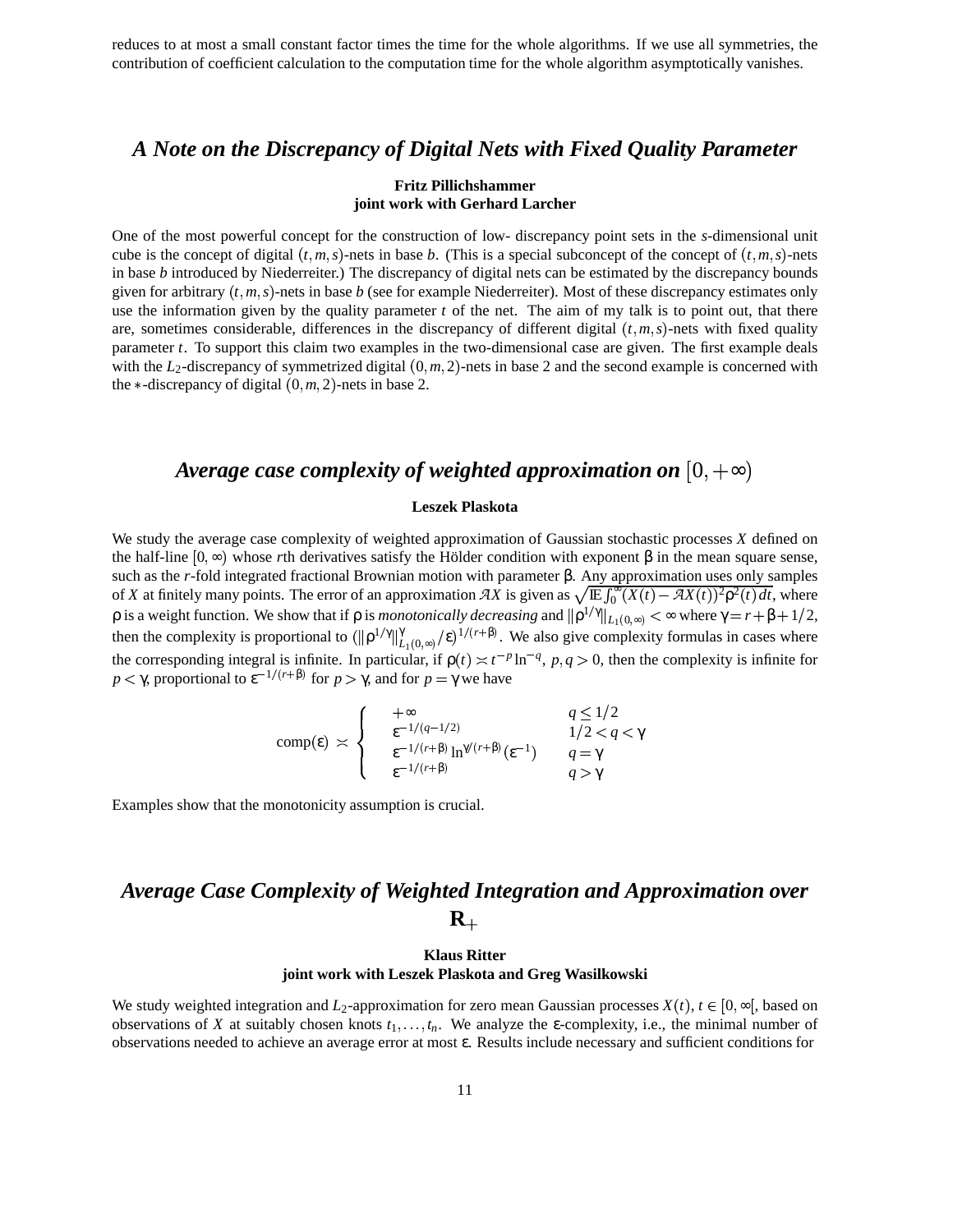- the complexity to be finite,
- : the complexity to be of the same order as in the classical compact case.

Our results are valid on classes of processes that are defined by second order properties. Examples include *r*-fold integrated fractional Brownian motions, Sacks-Ylvisaker processes, and stationary processes with spectral densities of prescribed decay. For approximation, we provide constructions of order optimal methods. For integration, we often rely on nonconstructive proofs of the upper bounds.

### *Wavelet Approximation for Integral Equations*

#### **Reinhold Schneider**

Boundary integral formulations offer an appropriate tool for the numerical solution of certain boundary value problems in engineering. A major drawback of this approach is the fact that the arising system matrices are densely populated, which is limiting the discretization of realistic 3D problems with complex geometry. Like panel-clustering and multi-pole expansion, biorthogonal wavelet bases remedy this situation by approximating the discrete scheme in an efficient way. Multi-scale methods achieve this by approximating the system matrix relative to a biorthogonal wavelet basis by a sparse matrix. We propose a fully discretized Galerkin Wavelet Methods to discretizes boundary integral equations for static or low frequency problems which is based on parametric surface representation. Another important feature is that preconditioning is is rather simple due to the additive Schwarz decomposition of functions with respect to different scales. We compute a sparse approximation of the system matrix directly causing only an error proportional the optimal error bound of the Galerkin discretization. This can be done such that the total number of nonzero matrix coefficients increases only linearly with the total number of unknowns *N*. In order to compute the nonzero matrix coefficients directly, we apply an adaptive quadrature method, with the desired accuracy requiring totally  $O(N)$  floating point operations.

### *Bisection-Envelope Algorithms for Multivariate Fixed Points*

#### **S. Shellman, K. Sikorski**

We review recent complexity results for approximating fixed points of contractive, nonexpanding, and expanding functions that satisfy a Lipschitz condition with respect to the second and infinity norms.

New, bisection-envelope algorithms are presented for the case of bivariate functions that are nonexpanding with respect to the infinity norm. The upper bounds on the number of function evaluations to compute ε-residual approximations are  $O((log(1/\epsilon))^2)$ . We believe that these bounds can be improved to  $O(log(1/\epsilon))$ . In the *d*dimensional case we conjecture that the upper bounds are  $O((log(1/\epsilon))^p)$ , where  $1 \leq p \leq d$ .

## *Complexity and complexities of Monte Carlo algorithms for the Burgers equation*

#### **Nikolai Simonov**

We consider one-dimensional Burgers equation

$$
u_t + uu_x = \nu u_{xx} + f
$$

and suppose that the source function *f* is not equal to zero. To solve the initial problem  $u(x, 0) = u_0(x)$  we apply the Monte Carlo method based on simulation of dynamics of a cloud of interacting particles. To take into account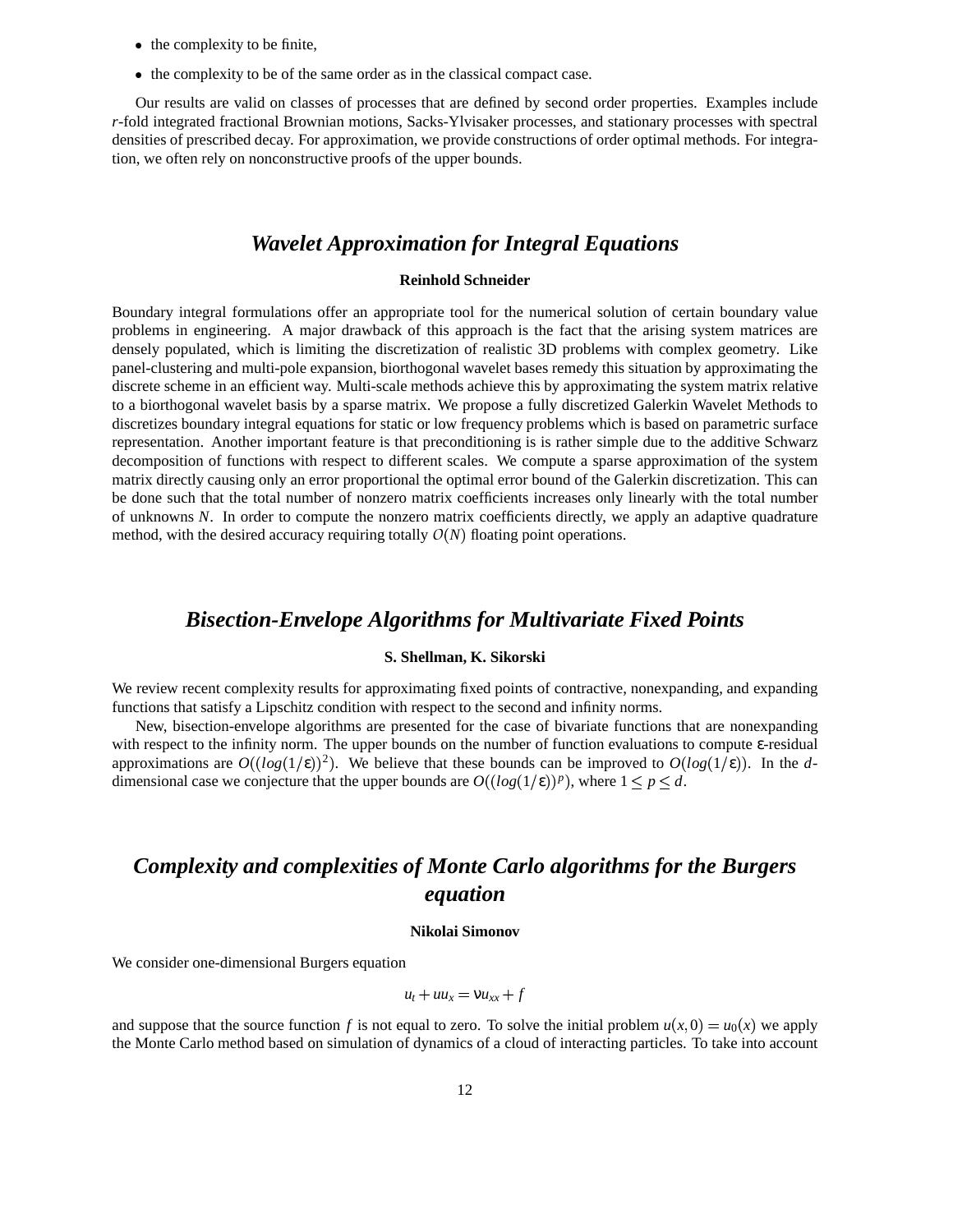the source term, we recalculate the weights of all the particles at every time step. The rate of convergence of such a procedure does not differ from that in the case  $f = 0$ . Let  $\varepsilon$  be the desired error threshold. Hence, the number of particles has to be taken proportional to  $\varepsilon^{-2}$  and K, number of time steps, proportional to  $\varepsilon^{-2}$  too. So, the computational cost of this Monte Carlo algorithm, which is equal to  $O(N \ln NK)$ , is proportional to  $\varepsilon^{-4} \ln(\varepsilon)^{-1}$ .

The situation radically changes when *f* is considered to be a random field. Implementation of spectral model representation for f into the algorithm leads to the need of  $O(N(\ln N + M)K)$  arithmetic operations, M being the number of terms in the representation of *f*. It means that the computational cost of the Monte Carlo algorithm essentially depends on the spectral properties of the random source function.

## *On the construction of quasi-Monte Carlo algorithms that achieve strong QMC Tractability*

#### **Ian H. Sloan**

It is by now well known that for the class of quasi-Monte Carlo (or QMC) algorithms, numerical integration over the *d*-dimensional unit cube is intractable in the (unweighted) Sobolev space of functions whose mixed first derivatives are square integrable . That is to say, the minimal number *n* of quadrature points in rules of the form

$$
Q_{n,d}f = \frac{1}{n}\sum_{j=1}^n f(\mathbf{t}_j), \qquad \mathbf{t}_j \in [0,1]^d, j = 1,\ldots,n,
$$

that are needed to reduce the initial worst-case error for functions in the unit ball by a factor of  $\epsilon > 0$  is **not** bounded by a polynomial in  $\varepsilon^{-1}$  and *d*. Indeed, the minimal number of quadrature points grows exponentially wi th *d*.

Recently it has been shown by Sloan and Wozniakowski that the story is quite different for 'weighted'Sobolev spaces in which the successive coordinate directions have 'weights'  $\gamma_j$ ,  $j = 1, \dots, d$ , with

$$
\gamma_1 \geq \gamma_2 \geq \cdots \geq \gamma_d \geq \cdots > 0,
$$

provided that

$$
\sum_{j=1}^{\infty} \gamma_j < \infty.
$$

If this condition is satisfied then the integration problem becomes 'strongly QMC tractable' (i.e. the minimal value of *n* is bounded independently of *d*), and indeed there exist QMC rulesfor which the minimal number of quadrature points is bounded abo ve by  $C/\varepsilon^2$ .

The original proof of Sloan and Wozniakowski was completely non-constructive, but a more recent proof shows that this bound (indeed, even the better bound  $C/\epsilon^{1-\delta}$  for arbitrary  $\delta > 0$ ) can be achieved (if *n* is prime) by sequences o f rules  $Q_{n,d}$  from the smaller class of 'shifted lattice rules'. However, a complete search is still infeasible for large  $d$ , because the number of lattice rules with fixed  $n$  grows exponentially in  $d$ .

Current work, jointly with F. Kuo and S. Joe, has made feasible the task of computing shifted lattice rules which achieve strong OMC tractability, by showing that good shifted lattice rules can be constructed by adding one component at a time, while all existing components are held unchanged.

The talk will outline all these ideas, up to the algorithm for computing good shifted lattice rules one component at a time.

### *Adaptive approach to the discretization of inverse problems*

#### **Sergei G. Solodky**

We construct effective algorithms for solving inverse problems, that can be written in the form of operator equation of the first kind with a compact linear operator. These algorithms consist in the combination of our new projection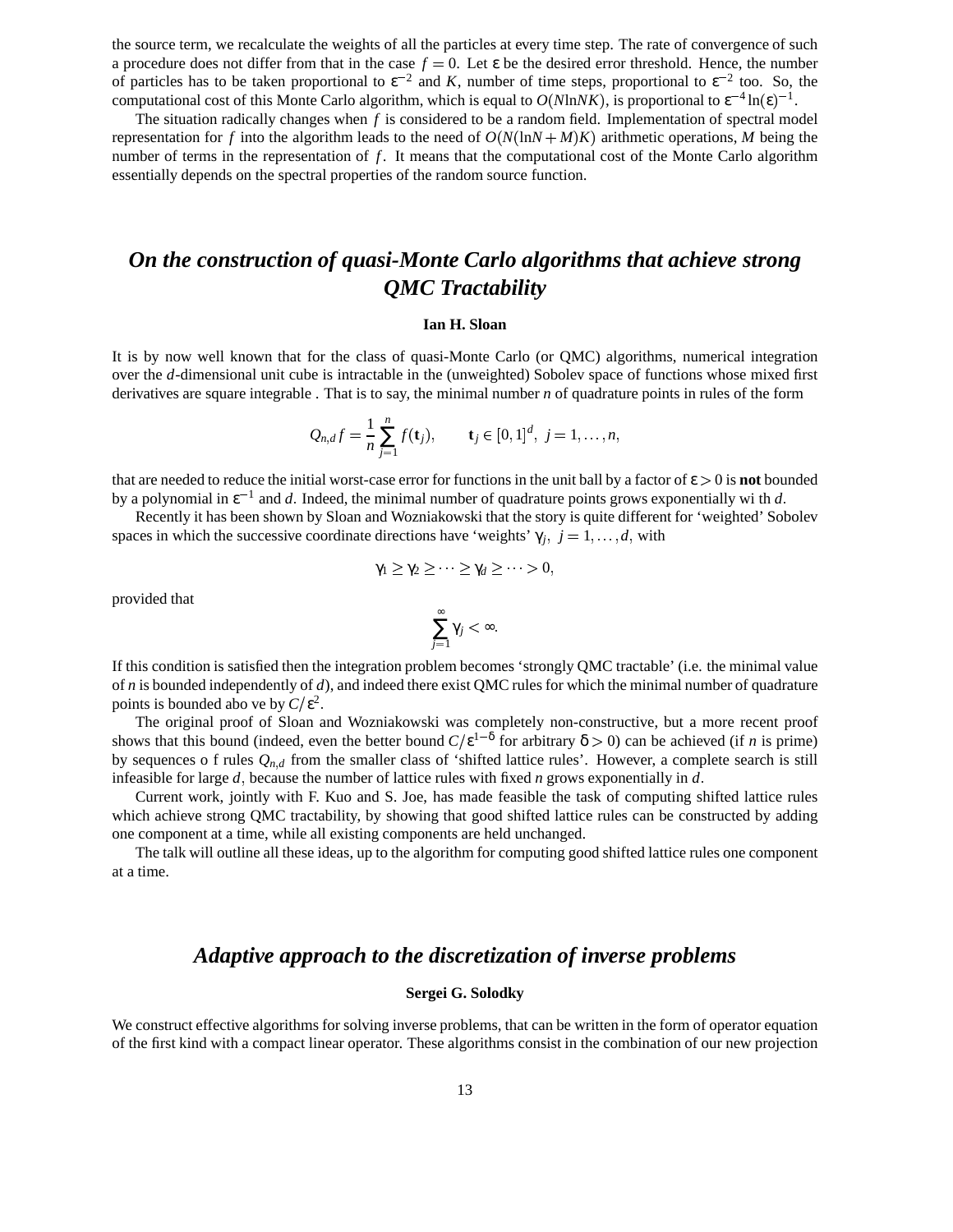scheme, Morozov discrepancy principle and some regularization methods (namely, iterated Tikhonov and Landweber methods). Our projection scheme uses the idea of hyperbolic cross and adaptive approach to discretization. It is shown the advantage of proposed algorithms in comparison with standard methods.

### *Quasi-Monte Carlo for Yield Optimization in Circuit Design*

#### **Shu Tezuka**

In this talk, I will discuss an application of Quasi-Monte Calro methods to yield optimization in digital circuit design. First, I overview Monte Carlo simulation in the design centering method for computing theoretical yields of digital circuits. I show that the yield can be written as multi-dimensional integration with Gaussian weights, where the integrand is an indicator function. Then, I apply generalized Faure sequences to a 17-dimensional integration problem associated with small size of flip-flop superconductive circuits, and show successful numerical results. Finally, some research issues are discussed.

### *Discrepancy theory and pair correlations*

#### **Robert F. Tichy**

In the first part of the lecture a survey on recent developments of discrepancy theory is given. R. Baker's improvement of Roth's lower bound is discussed. Furthermore, applications of low discrepancy sequences to numerical integration are mentioned and various methods for the construction of low discrepancy sequences are presented. In particular, an improvement of Atanassov on the discrepancy of Hammersley sequences is mentioned and the construction of digital  $(t, m, s)$ -nets is sketched.

In the second part of the talk several metric and probabilistic discrepancy bounds are presented. Starting from classical results some very recent contributions to the discrepancy of pair correlations are discussed (joint work with I. Berkes and W. Philipp). In particular uniform error bounds are proved in the situation when the random variables satisfy an Erdős gap condition. In the case of independent random variables the bounds are sharp.

### *Oracle inequalities for inverse problems*

#### **Alexandre Tsybakov joint work with L.Cavalier, Y.Golubev, and D.Picard**

We consider a sequence space model of statistical linear inverse problems where we need to estimate a function *f* from indirect noisy

observations. Let a finite set  $\Lambda$  of linear estimators be given. Our aim is to mimic the estimator in  $\Lambda$  that has the smallest risk on the true *f*. Under general conditions, we show that this can be achieved by simple minimization of unbiased risk estimator, provided the singular values of the operator of the inverse problem decrease as a power law. The main result is a nonasymptotic oracle inequality that is shown to be asymptotically exact. This inequality can be also used to obtain sharp minimax adaptive results. In particular, we apply it to show that minimax adaptation on ellipsoids in multivariate anisotropic case is realized by minimization of unbiased risk estimator without any loss of efficiency with respect to optimal non-adaptive procedures.